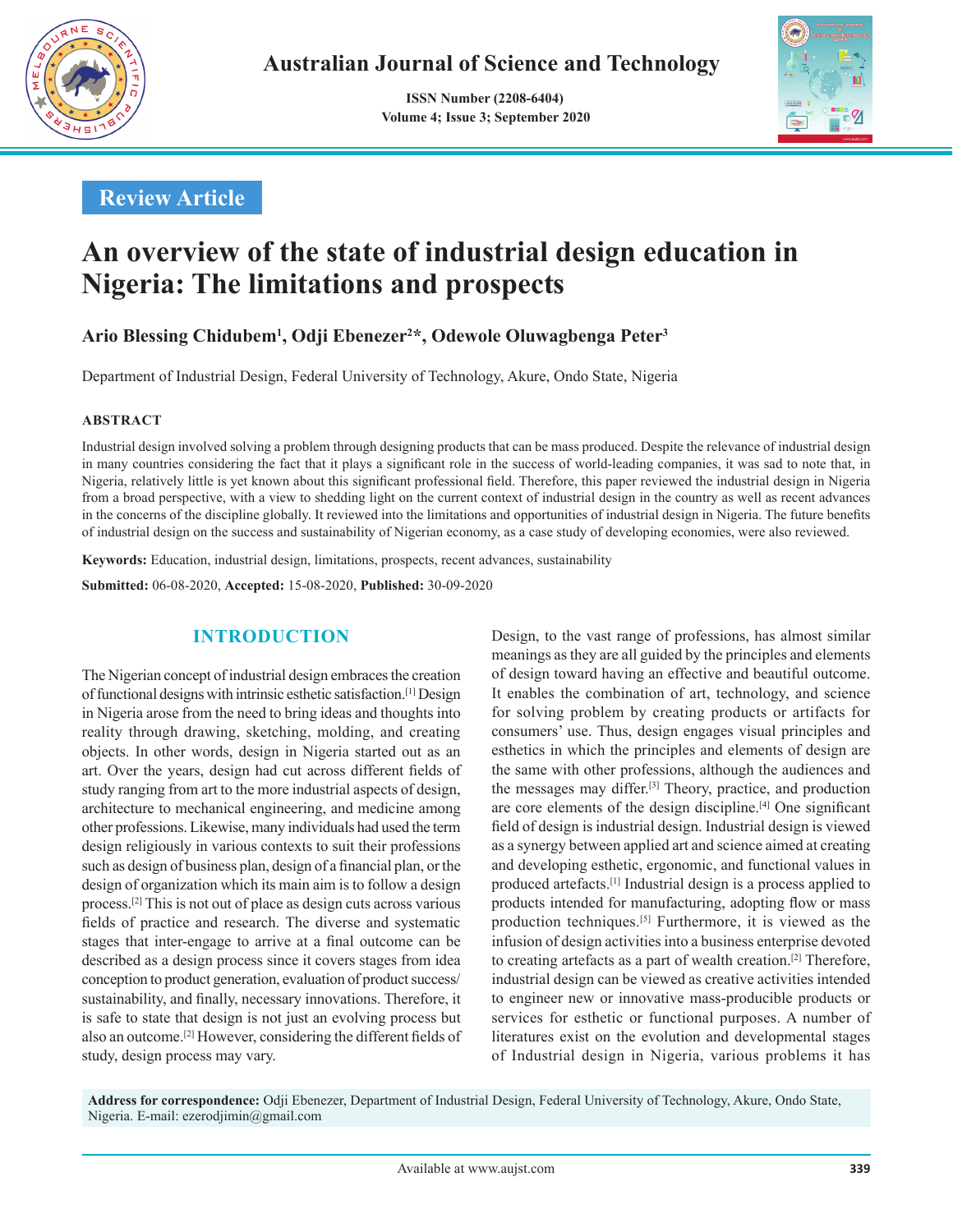encountered over the years as well as its future prospects.<sup>[6-9]</sup> However, this study reviewed the prevailing state of industrial design in Nigeria (as at the time of the study), recent advances, and the prospects of industrial design products with a view to recommending ways of improving industrial design education and its contributory capacity for economic development and sustainability.

### **EVOLVEMENT OF INDUSTRIAL DESIGN**

The design discipline began to emerge in the early  $20<sup>th</sup>$ century as the complexity of technology and products increased.[4] Before industrial design education, products created were basically handcrafted as there were no machine and technology to ease the design development process.<sup>[10]</sup> Here, a single craftsman is responsible for every stage in the development of a product, that is, conception of idea, product creation, and marketing products produced which lowered the rate of production as well as increase the cost of such product. However, innovations in form of glass making, textile production, transportation, paper making, pottery, and several others emerged as machines were used to assist the design process.[10] Furthermore, the new innovations leveled the standard of living but did not do justice to the physical appearance of products, prompting the need to add esthetic values to it. Hence, different individuals selected some creative ways such as decoration and packaging to make the outer appearance of such products appealing which resulted to the establishment of industrial design school.

The first curriculum of industrial design was founded for an industry based on mass accessibility of products and standardization for efficiency.<sup>[11]</sup> According to a previous study, industrial design education was established in Germany over a century ago, which was later adopted by universities and colleges in Europe and USA, with developing countries recently growing their original design quality through international recognition.<sup>[12]</sup> At the end of  $19<sup>th</sup>$  century, industrial design was introduced into the industry which was not clearly defined as it incorporated the activities of architects, engineers, craftsmen, and inventors among others until the beginning of the  $20<sup>th</sup>$  century when it was described as activities incorporating, esthetic, functional, technology, and business.<sup>[10]</sup>

# **ORIGIN OF INDUSTRIAL DESIGN IN NIGERIA**

Industrial design started out in Nigeria as a form of craftsmanship and was introduced into the educational system in the late 70s in Ahmadu Bello University with graphic design, textile design ceramic design, glass design, and technology as areas of specialization.<sup>[13]</sup> The advent of industrial design in Nigeria has its foundation in applied arts. Hence, its students studied ceramics, painting, textiles, and sculpture, among others projecting a blend of art and craftsmanship in the forms of prototypical art. The concept of design was, however, introduced as time went by with the reproducibility of designs created varying from two-dimensional designs to three dimensional designs. Industrial design education went through a series of practical training to combine both functionality and esthetical values in creating a product.

# **CURRENT STATE OF INDUSTRIAL DESIGN IN NIGERIAN INSTITUTIONS**

As the Nigerian society changed, few universities introduced the industrial design education into their course of study such that new curriculums were established, creating the likes of graphic design and computer-aided design courses. However, 43 years down the line, the current state of industrial design in Nigeria had seen no much changes from the initial stage, as art still had a very strong hold on the discipline. Universities offering industrial design within the country majorly specialized in three sections, that is, graphic design, ceramics, and textile design. All these courses enabled the creation of a product for human use.

Graphic design allows the representation and beautification of design before the final production, although this now forms one of the basics of industrial design. Graphic design can lead to product design from the basic knowledge of designs engaging the principles and elements of designs which is important and essential in creating and rendering designs intended to stand out among other designs. Ceramics which were one of the oldest industrial design specializations were known for various forms of 3-dimensional designs, mostly pottery using materials such as clay, rocks, minerals, and porcelain. Ceramics design deals mainly with products that serve for both esthetics and functionality.

Interestingly, ceramics, which have a strong foundation in art, as well as good electrical and thermal insulators, are becoming useful products in the engineering field and holistically in science and technology.<sup>[14]</sup> The new curriculum introduced computer-aided design to enhance creating graphics, ceramics, and textile designs and guiding the design process. The basic areas of textile design include but not limited to pattern making, sewing and tailoring, weaving, dyeing, fabric printing, and computer-aided textile product development.

Despite computer-aided design introduction into the industrial design education to meet up with the world requirement for effective design delivery, the course was yet not widely known and embraced within the country as a profession. This, perhaps, justified why only six universities of 153 universities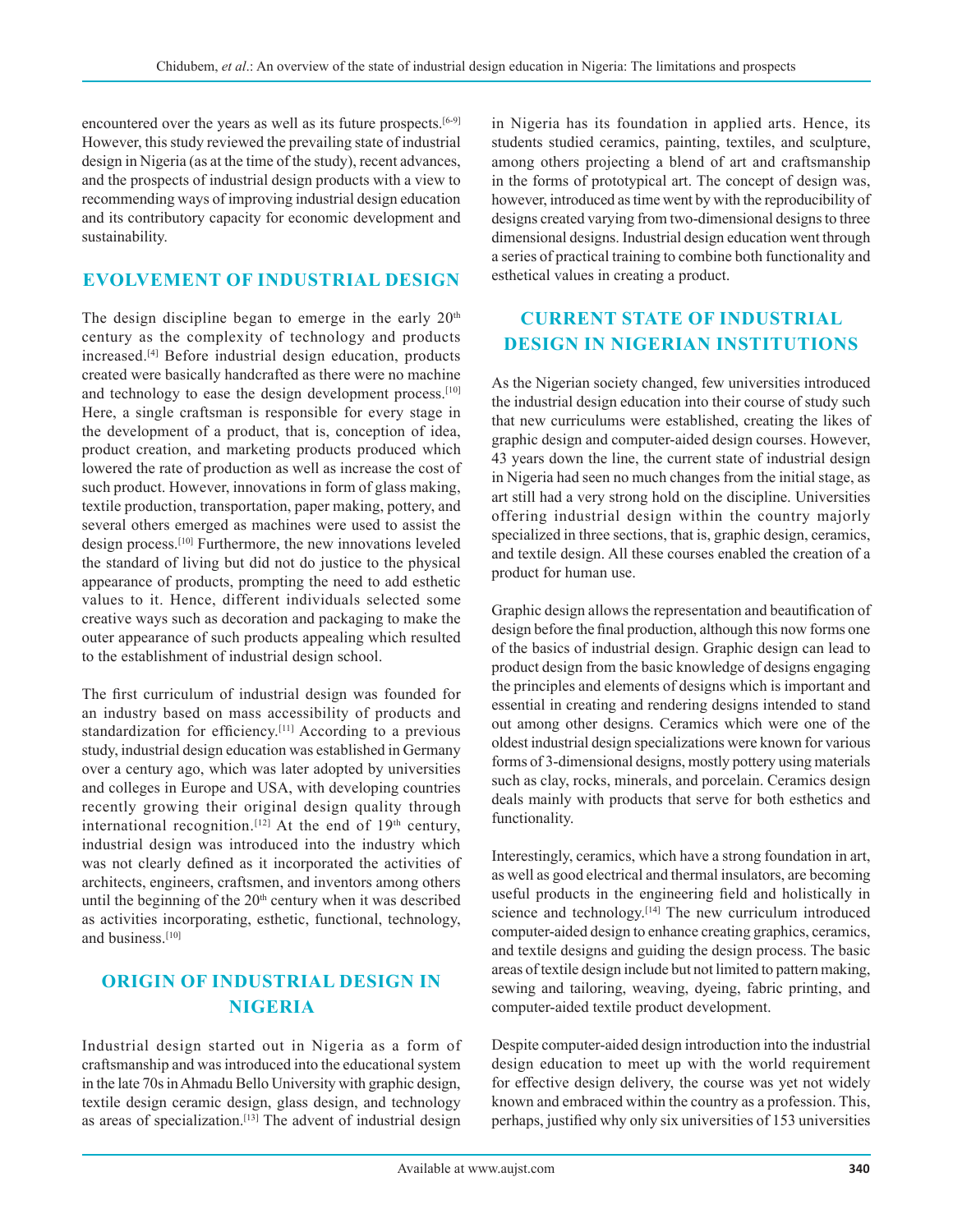in Nigeria as at 2017 offered industrial design as a course.<sup>[15]</sup> The six universities were:

- 1. Ahmadu Bello University, Zaria
- 2. Abubakar Tafawa Balewa University, Bauchi
- 3. Federal University of Technology, Akure
- 4. Godfrey Okoye University, Urgwuomu, Nike
- 5. Plateau State University, Bokkos; and
- 6. Modibbo Adama University of Technology, Yola.

Majorly, in Nigeria, when people heard the word "Industrial Design," they pause to process the word and then ask the most frequently asked question, "What do you do?" As a result, few candidates apply to study the course because the poor publicity affects the expected career of some students by leaving them with uncertainty of the future (that is, where they will eventually end up after graduation). The majority of students who eventually studied industrial design as at the time of this study in Nigeria did not deliberately choose industrial design as a course of study. It was usually offered to them as an alternative to their original choice. Many of them had to make the best out of what they ended up with. Consequently, for determined industrial design graduates, their creativity helped to break through the labor market and due to the training received through the experimental approach adopted in the course of study, allowed some students the privilege to set up a design outfit. Yet, the spate of expression of discontentment among industrial design students and graduates was not ignorable.

# **RECENT ADVANCES IN THE CONCERNS OF INDUSTRIAL DESIGN**

Industrial design is broadly concerned with creativity and esthetics which are often translated into the development of functional products. However, the concerns of industrial design are not limited to local crafts such as bags, figurines, pottery, and others. More technical/functional products have been developed such as bathtub or sanitary wear, in general, with the horizons of research expanding. Recent advances in the field of industrial design tend toward the implementation of "think globally and act locally; think locally and act globally" sustainability philosophy. While this slogan originated in the 1970s as an environmental protection and preservation campaign as coined by Rene Dubos,<sup>[16]</sup> it has been found relevant to the concept of design for sustainability. With respect to design for sustainability, it also focuses on life-cycle thinking in product design which is most needed for developing economies,[17-19] Nigeria inclusive.

With the vast movement tending toward technology, the world embraces the digitalized world and the field of industrial design expands; hence, the industry sees its need to merge management, engineering, and marketability involving a strategic involvement in design.<sup>[11]</sup> As such, internet and digital technologies allowed a unified society that is connected, produce, and share their resources among themselves. Hence, industrial designers serve as a bridge between the manufacturer and the users. Products design created are embraced due to the relationship established between clients and producers by affording them the ability to state what and how they want it.

The activity of industrial designers in developed countries is linked to product development, engaging engineering knowledge. However, it is not totally the same case with Nigeria because the profession and discipline are still very much rooted in art. Product designs such as phones, watches, cars, textiles, furniture, jewelry, and other luxury items are created, opening way for packaging products. Interestingly, some graduates of industrial design have been able to find their feet in the industry as they are found in various sectors such as advertising agencies, fashion design outfit, packaging agencies, and film industries.

Industrial design, especially in developed countries, keeps changing with new knowledge and skills gained from digitalization and technology in solving a different problem. Adopting new technology, production technique, and materials used made way for mass production, standardization, modularity, and diversification of designs for users.[10] Productions are made easier with the adoption of new technologies. An accurate example is the emergence of 3D printing which demonstrated that time could be saved with the lesser effort involved while checking the functionality, esthetic, and every other necessary thing before the production of the final product.

People are finding ways to live a life of ease by reducing the time spent on less relevant things in order to be more productive. Designers as well see a need to that, and interestingly technology has allowed intelligence with a high level of creativity to avail different product designs and due to this, there are smart cars, smartwatches, and 3D television among several others. With this, one can see that industrial design has a lot of potentials through solving humans' problems. With such development coupled with wide publicity, hopefully, it will get to the point when there will be little or no more confused faces when industrial design is mentioned in Nigeria.

# **LIMITATIONS OF INDUSTRIAL DESIGN IN NIGERIA**

Development of Industrial Design in Nigeria had so far been handicapped in diverse ways by a few limiting factors including but not limited to the following:

#### **Lack of Information about the Field**

The first major limitation of industrial design in Nigeria is the lack of substantial information about the discipline and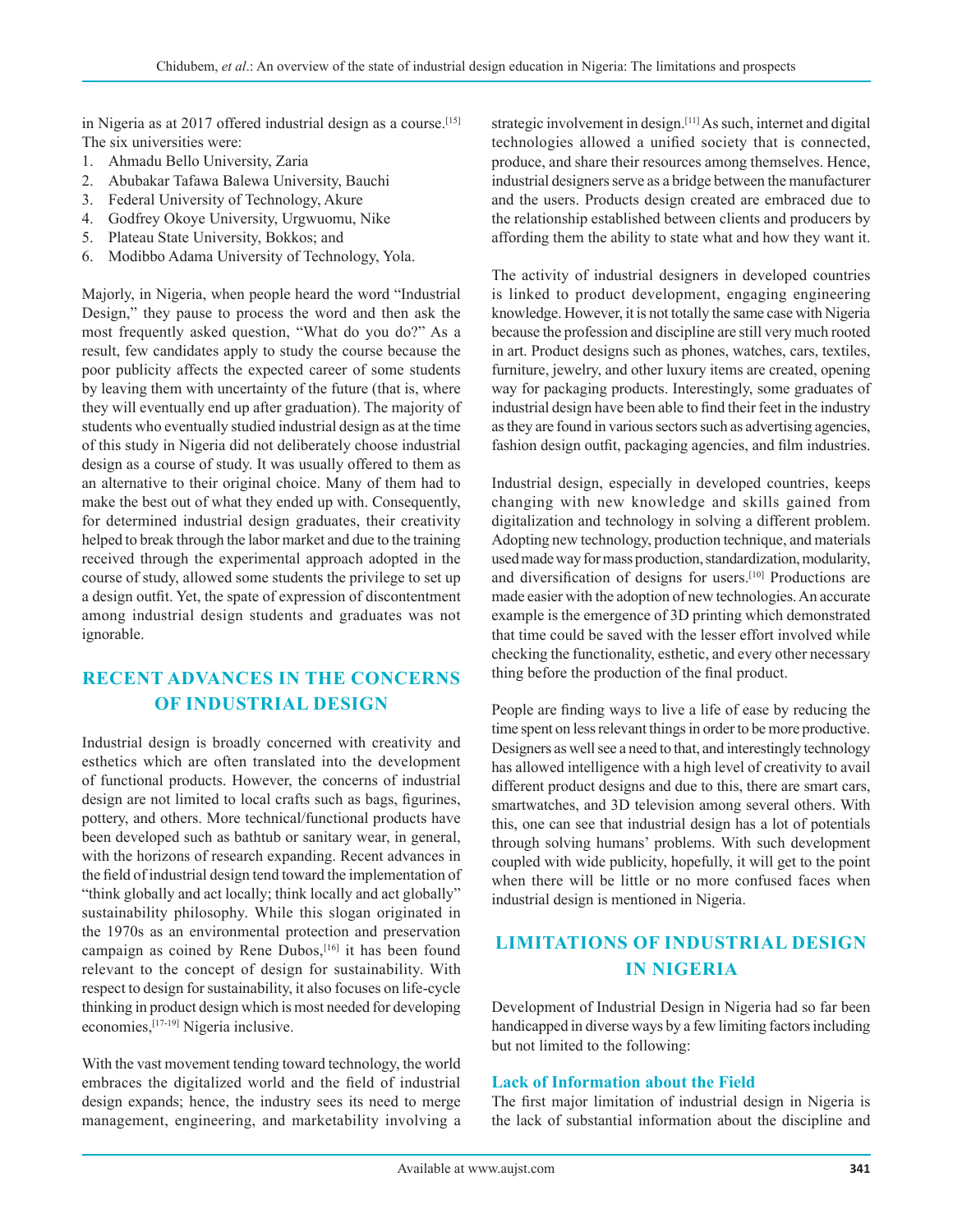the opportunities that come with it. Many industrial design graduates in Nigeria were well acquainted with the succinctly embarrassing question, "What exactly do you people do?" when introducing themselves as industrial design professionals. There was a confirmable considerable lack of societal knowledge or awareness about the field as at the time of review.

#### **Art Base Limitation**

Industrial design education in Nigeria, as at the time of this review, was still mostly art/craft based,<sup>[20]</sup> as it had not totally embraced technology and science. Product design should be as a result of problem solving, but in prevailing cases of craft creation or esthetically driven motive for object creation, then prospective candidates or individuals might lose interest and zeal for the field. Perhaps, this trend accounted for a major reason why many trained industrial designers go for a change in career after graduation or a change of course of study while still undergoing studies.

#### **Lack of Recognized Regulatory Agency**

Lack of a recognized body/agency regulating the education, practice, and development of industrial design in Nigeria is another key challenge hampering the development of Industrial Design in Nigeria. While other professions such as engineering, medicine, architecture, and town planning have professional bodies or associations, there is no existing professional body in Nigeria as at, the time of this review, covering Industrial designers. Many practicing industrial designers have had to hide under other professional regulatory bodies (which do not necessarily partly or fully represent the field's true nature, content, and interests) to have some professional sense of belonging.

#### **Domination of the Field by Art-based Professionals**

Industrial design education in Nigeria was at the time of this review being handled, regulated, and taught predominantly by professionals, technologists, researchers, and instructors who were almost completely art-based. Trainings and instructions were predominantly art-based. This went a long way in limiting the transition of Industrial Design from being 100% art-based to a perfect blend of applied art, science, and technology as it holds in other parts of the world. Of course, the transition is gradually taking place as there have been researches in industrial design relating to agriculture,<sup>[21]</sup> environmental sustainability,[22,23] metallurgical, glassmaking, and optimized ceramics processes,[24] water processing technology and resources,[25] waste management,[23,26] developmental communication,[27] 3D design/printing,[28] and so on. However, these advances in research have not comprehensively translated into design practices and teachings as at the time of review.

#### **Course Content Disparity**

Industrial design in foreign countries and that of Nigeria were quite different. An example is a difference in course contents of industrial design taught in foreign countries and the course contents of industrial design in Nigeria.[29] Unless priority is given to utility/functioning products and processes that could gain international recognition and promote the discipline, industrial design in Nigeria may remain obscured. To achieve this, product design within the industrial design discipline could infuse more high technology for a better and effective outcome. Thus, the mode of education system, the instruction way, and the evaluation of the design principles need to adapt to change<sup>[9]</sup> by learning from countries such as China, Japan, South Korea, and United States of America design education system.

#### **Preference for Foreign Products**

According to a previous study, two of the basic consumer behaviors noticeable in Nigeria included: Ethnocentrism and preference for foreign product with the latter attributed various factors, including the "dis-credibility" of local products.<sup>[30]</sup> This due to the fact that many products introduced into the market in Nigeria had not gone through the full design funnel<sup>[31]</sup> with limited professional industrial design input. This has consequently caused a questionably low preference for local products. This approach to the consumption of local products by the members of the public needs to change if the Nigerian economy is to develop. If the immediate members of the public do not trust their local products enough to purchase them on the bases of being inferior to their foreign alternatives, then there is a problem. This is because it will be difficult for foreign investors to appreciate the products as well.

#### **Dwindling Investment in Product/Industrial Design**

Poor funding is a key challenge faced by industrial designers and design researchers in Nigeria. For instance, while researchers from other design fields have better access to research funding, the same may not be said of industrial design in Nigeria as at the time of this review. Poorly researched products/designs have greater chances at failing. Design failures result in poor investment rates. No sane investor puts his/her money where it will accumulate no viable gain. A key purpose of investing is to make a profit. Design sponsors and product manufacturers will be discouraged to create new innovations from fear of product fiasco. This ultimately has been a key reason for the dwindling investment in product/ industrial design in Nigeria.

# **OPPORTUNITIES IN INDUSTRIAL DESIGN IN NIGERIA**

The opportunities in industrial design are increasingly significant, including but not limited to the following:

#### **Entrepreneurial Development and Job Creation**

Unemployment, which is closely related to poverty, is a major challenge in most developing countries of the world. Industrial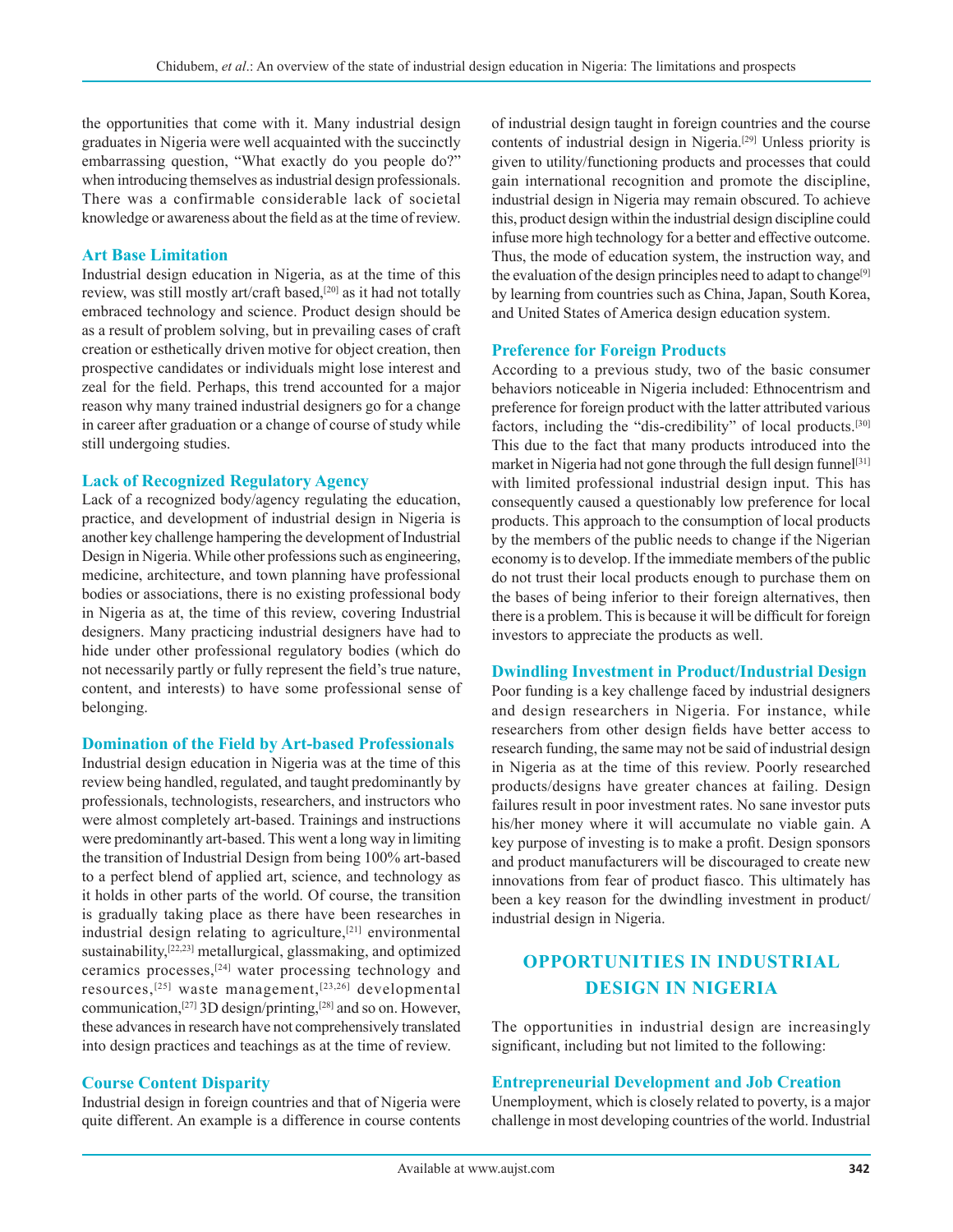design has the capacity to alleviate this problem as industrial design education does not only breed employable graduates but also breeds potential entrepreneurial minds. It provides the platform to look inward and solve problems creating patterns, products, and processes that can be recognized internationally. Due to the gradual shift from craft creation to creative solutions (though a regrettably sluggish transition in Nigeria), designers after graduation may earn as much as they desire. Based on the experimental knowledge gained while in school, graduates of industrial design could set up a design studio where designs such as graphic images, animation, film production, other motion graphics fields, and two and three-dimensional design such as painting, sculpture, pottery, fashion, and several others. However, some industrial designers could decide to work in an organizational setup where they can be placed on salary. Here, they may work with advertising agencies, branding companies, fashion houses, and so on.

#### **Awareness Creation Effectiveness**

Industrial designers now combine their art and design skills to curb the ills in the society by raising awareness on racism, alleviation of tribalism,<sup>[27]</sup> environmental degradation,<sup>[23]</sup> poverty alleviation, disease prevention,<sup>[32]</sup> and rape among several others.

#### **Design Solution Consultancy**

Designers can serve as consultants to large firms or companies in need of strategic planning and marketing professionals while they could go as far as conducting researches by analyzing and understanding patterns, processes, and products.

#### **Educational Opportunities**

Furthermore, some designers with interest in education may work as design lecturers or instructors as such they can consult in private firms and can as well operate in design studios and institutions (primary, secondary, and tertiary) like any other professional in other fields.

#### **Interdisciplinary Product Design**

The field of industrial design is unique in that it is relatively intertwined with many other fields including engineering (e.g., electrical, metallurgical/material engineering), media and films production, agricultural product design and packaging, chemistry and bacteriology, management, production, and so on. Some of the closely related fields to industrial design are as shown in Table 1. Employment opportunities also exist for designers in the listed fields or in fields related to the under **listed** 

#### **Interdisciplinary Research Opportunities**

Designers may also conduct interdisciplinary design-based researches to decrypt patterns, create inventive designs, unearth innovative designs, products and processes (improving on existing designs), proffer design solutions, and so on.

#### **Manufacturing Sector Development**

Without the sustainable conception and generation of effective, innovative product designs, the manufacturing sector will be grossly underserviced.<sup>[33]</sup> Generation of new products and innovation of existing ones are germane to ensuring the sustainability of manufacturing and so on. The sustainable economic development of any nation with a viable manufacturing sector is assured. Leading world economies such as the United States of America, Japan, and China thrive partly due to their sustainable manufacturing sector development. Developing economies such as Nigeria and Ghana should borrow a leaf from these developed economies' developmental strategies.

# **PROSPECT OF INDUSTRIAL DESIGN IN DEVELOPING THE NIGERIAN ECONOMY**

As at 2020, the Nigerian society and, indeed, the world at large have been faced with various challenges ranging from health, political, social to environmental, and most significant economic challenges threatening the core of human existence. An obvious example is a COVID-19 pandemic which ravaged various countries, crumbling various economies since the close of 2019<sup>[33]</sup> even beyond the time of this review. The Nigerian economy was not spared in the meltdown. Of course, studies have revealed that the overdependence of the Nigerian economy on petroleum resources was a risky economic strategy that was eventually going to run the economy into a serious crisis.<sup>[30]</sup> Nigeria had barely recovered from an economic meltdown when the COVID-19 pandemic that threatened to completely shut down what was left of the economy surfaced, further crippling an already crumbling economy. A nation whose national income was mainly dependent on natural resources witnessed the price of its precious crude oil fall drastically in 2020. The repercussions were so strong that the country had to go borrowing. Based on occurrences like the above, it is clear that Nigeria cannot afford to continue to depend on crude oil alone. There is a need to explore other non-oil dependent areas of the economy for the purpose of economic sustainability.

Product design, the most vital aspect of industrial design, is one of such avenues that should be exploited to develop the economy of a country. This is definitely not an uncommon strategy as economies such as China thrived on it. China boasts of a good economy due to her open market to competition, product innovations, product development, and exportation.<sup>[34]</sup> Development of products, especially those with high technology components, if encouraged within Nigeria, will help boost the economy of the country. Therefore with a solid system that encourages industrial design products, more innovative ideas that could be internationally recognized will be generated. Investing in the development of industrial design,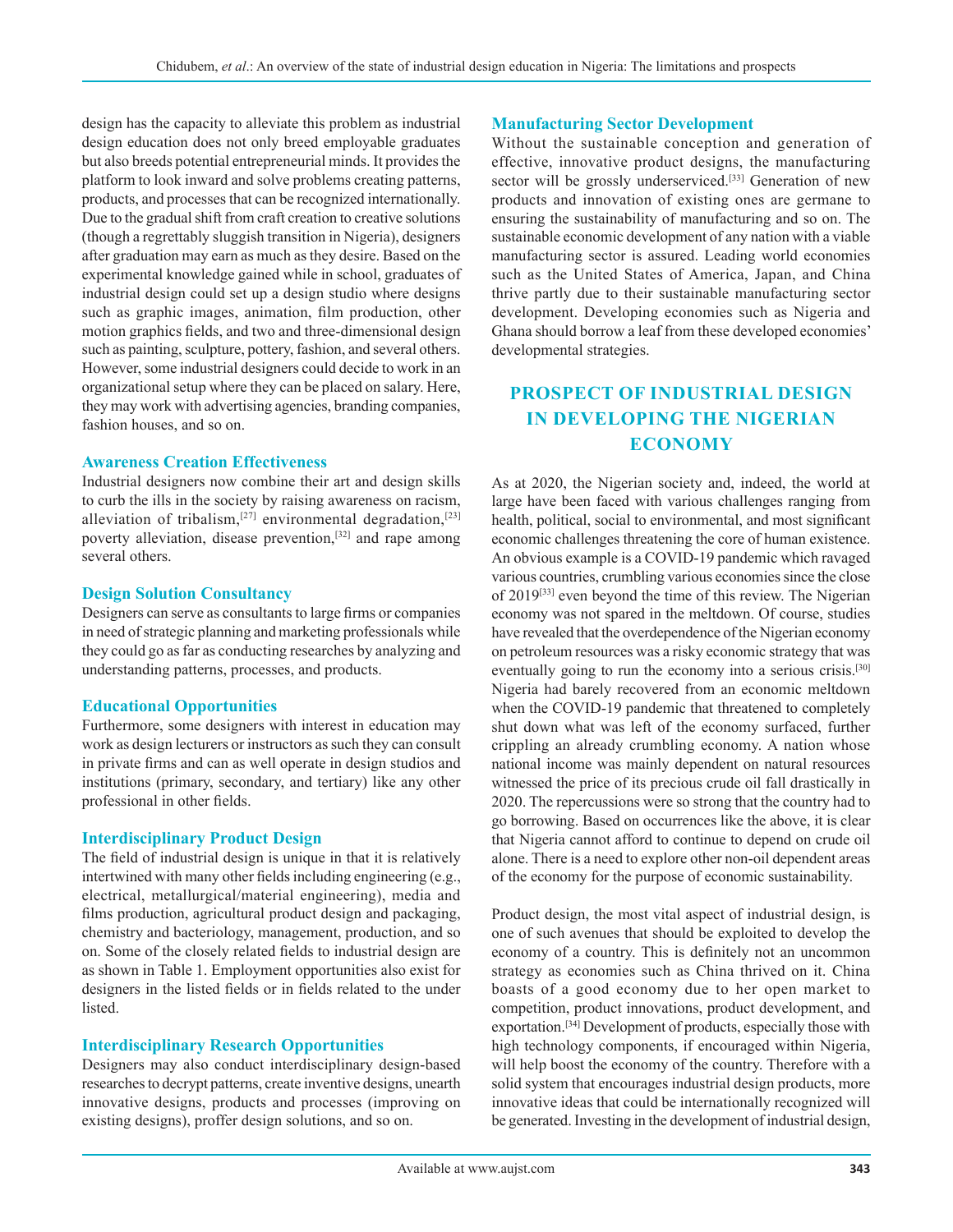| S. No | Industrial design sub-sections in Nigeria and their related fields |                                          |                                                      |                             |  |  |  |
|-------|--------------------------------------------------------------------|------------------------------------------|------------------------------------------------------|-----------------------------|--|--|--|
|       | <b>Graphics design and technology</b>                              | <b>Ceramics</b> design and<br>technology | <b>Textile design and</b><br>technology              | <b>Others</b>               |  |  |  |
| 1.    | Media/films production, Multimedia/<br>advertising                 | Material/metallurgical<br>engineering    | Chemistry                                            | Sculpture                   |  |  |  |
| 2.    | Mass communication                                                 | Product design                           | Bacteriology                                         | Painting                    |  |  |  |
| 3.    | Physics                                                            | Electrical engineering                   | Product design                                       | Printing technology         |  |  |  |
| 4.    | Product design                                                     | 3D-printing                              | Fashion design                                       | Tailoring                   |  |  |  |
| 5.    | <b>Branding</b>                                                    |                                          | <b>Branding</b>                                      | Metal art/design            |  |  |  |
| 6.    | 3D designs, animation, and 3D<br>printing                          | Pottery                                  | Environmental protection                             | Ivory carving               |  |  |  |
| 7.    | Manufacturing/production/packaging<br>technology/engineering       | Interior decorations                     | Interior decorations                                 | Printmaking                 |  |  |  |
| 8.    | Entrepreneurship                                                   | Entrepreneurship                         | Entrepreneurship                                     | Entrepreneurship            |  |  |  |
| 9.    | Information architecture                                           | Health                                   | Health and health product<br>design and developments | Brass and bronze works      |  |  |  |
| 10.   | Creative design                                                    | Industrial engineering                   | Research                                             | Grass and cane weaving      |  |  |  |
| 11.   | Web/mobile design, development,<br>and management                  | Research                                 | Screen printing                                      | Glass and metal works       |  |  |  |
| 12.   | Sustainability                                                     | Sustainability                           | Weaving                                              | Leather and calabash design |  |  |  |
| 13.   | Layout and print design, publication                               | Manufacturing                            | Industrial engineering                               |                             |  |  |  |
| 14.   | User interface and user<br>experience (UX) design                  | Quality control                          | Engraving                                            |                             |  |  |  |
| 15.   | Photography/photographic<br>technology                             | Education                                | Textile production/production<br>technology          |                             |  |  |  |

| Table 1: Industrial design and some of its closely related fields |  |  |  |  |  |  |
|-------------------------------------------------------------------|--|--|--|--|--|--|
|-------------------------------------------------------------------|--|--|--|--|--|--|

Source: Authors' compilation (2020)

with a view to strengthening the manufacturing sector, has the prospect of boosting the economy in the long run.

If the government and other relevant stakeholders could have a training exercise outside universities' walls to test peoples' abilities and creativities in design and design process, with experts in industrial design invited to teach and coach on how to manufacture a standard product that could stand the test of time, this has the potential of spurring healthy competitive resolves to develop new and innovative products among existing and upcoming designers provided the reward system is persuasive enough.

### **RECOMMENDATION**

The study recommends the following as measures for the sustainable development of industrial design practices, research, and education in Nigeria:

### **Establishment of an Appropriate Regulation and Industrial Design Development Agency**

As at the time of this review, industrial design in Nigeria was yet grossly unregulated. Lack of a recognized body overseeing the education, practice, and development of Industrial Design in Nigeria has been identified as a key challenge hindering industrial design development in Nigeria. Having a viable recognized body in place will not only give industrial design professionals and educators a sense of professional belonging and boost their integrity so as to attract better research funding. It will also help regulate industrial design practices in the country. For example, in any effective system, necessary authorities are supposed to monitor the activities of designers and product manufacturers, taking into consideration the safety of products before they are introduced to the public.

#### **Introduction of Industrial Design into more Institutions in the Country**

There is a need to introduce industrial design into more institutions in the country considering the fact that only a few numbers of institutions currently offered it as a course of the study compared to courses such as law, architecture, agriculture, and several others. Industrial design has too much developmental prospects to be limited to only a few specialized institutions.

### **Further Introduction of Science and Technology into Industrial Design Education in Nigeria**

Unlike in more developed economies such as the USA, China and Japan, industrial design in Nigeria was still grossly art/craft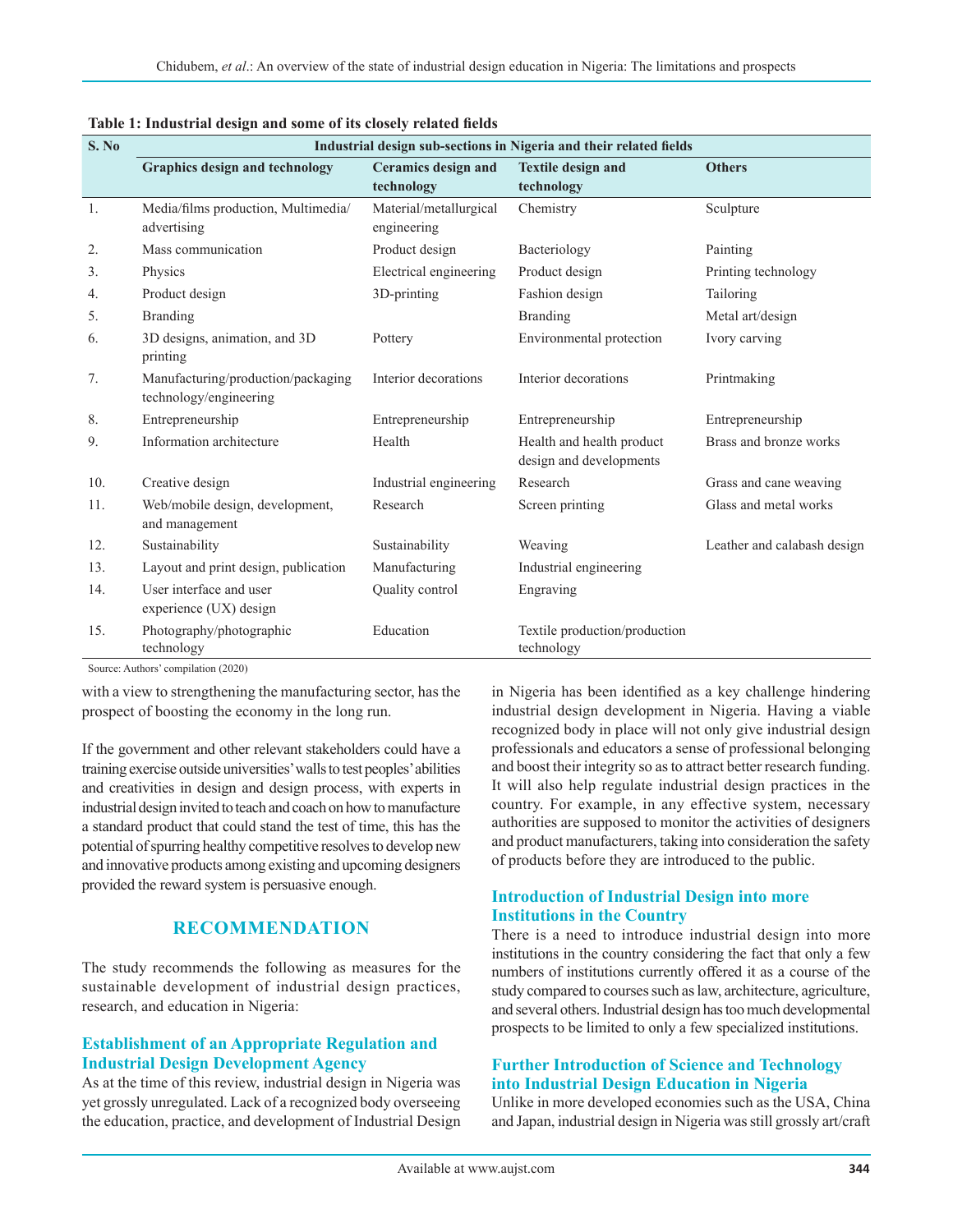based. Arts and crafts beautify, but may not necessarily spur appropriate developments. Therefore, industrial design education needs to fully infuse technology, mathematics, and science into their program and not just craft/artefacts development program as it was being offered mostly in Nigeria as at the time of this review. A previous study indicated that the education approach had long migrated beyond the traditional product-centered discipline (a fit industrial design in Nigeria was barely struggling to achieve) to the more human-centered design focus and critical design creation.[35]

#### **Improved Institution-company Partnership**

Companies (both public and private) should partner appropriate institutions in research and research funding so as to improve on (inventive and innovative) design researches to ensure the sustainability of the manufacturing sector which will contribute immensely to the economic sustainability of the economy.[29]

#### **Better-quality Industrial Design Funding**

Poor funding has been one of the key limiting factors hindering the development of industrial design practice, research, and education in Nigeria. Due to the loopholes in industrial design education, some students graduate only to switch careers why some travel outside the country to where their services will be more needed and appreciated. To meet up with the standard of industrial design education outside of Nigeria, most especially in developed countries, then it is necessary to fund the design education. A good design background opens the way for exploring, creativity, and meeting up with trends leading to design graduates maximizing their design creativity and innovation. These well-equipped design graduates could give back by to society by serving as design instructors, professionals, and sustainable development catalysts while upgrading their knowledge and skills.

#### **Recruitment of more Science/Technology-based Design Instructors**

As long as instructors/trainers remain mostly professionals or teachers with majorly art backgrounds, the migration of industrial design education in Nigeria to the more scientific/ technological level as it holds in more industrialized economies would be very difficult. Hence, the full potentials of industrial design education in Nigeria may not be achievable in the nearest future.

#### **Appropriate Remunerations and Protection of Productive Industrial Designers**

Workers tend to be more productive when properly rewarded.<sup>[36]</sup> Industrial design researchers, educators, and field practitioners are not exempted. Rewards in the forms of wages, payoffs, grants, (short and long term) investments, scholarships, and so on will go a long way in encouraging the development of the industrial design field. However, more important are recognition for original design/research innovative or inventive contributions as well as protection of intellectual/proprietary rights of design inventors/innovators.

#### **Curriculum Redesign to Meet the Needs of the Latest Technological Era**

The needs to meet demands of the latest technological era is urgent globally and an easy way to achieve this is to consider the restructuring of the curriculum of Industrial design education in such a way that will equip students with adequate design thinking required for mastering the skills and competence most needed to keep abreast of novel technologies and harness its gains. Many technological innovations during the first, second, and third industrial revolutions were driven by design thinking, thereby serving as a trigger for formal design education, and the implication of this is that more sophisticated design thinking is required in the fourth industrial revolution era.[37]

### **CONCLUSION**

Industrial design has come a long way in Nigeria and has seen different transitions through the evolution of internet and technology which has brought changes to the initial ways of doing things as well as serves as an eye-opener to various achievable prospects. However, there is still a long way to go as industrial design in Nigeria was still developmentally crawling relative to the level of design development in more developed economies. Industrial design in Nigeria can be more than what it is today through improved research and creation of high quality, esthetic, and high-tech products with the combination of esthetics and more modern technology. This will increase the chances of made-in-Nigeria products gaining high recognition. Therefore, industrial design education in Nigeria could help make a difference if the approach to industrial design is adjusted and flexible enough to have more engineering, psychology, and computing courses imported into the curriculum to meet the standard of industrial design education in developed countries whose design products we largely depend on for survival.

#### **REFERENCES**

- 1. Kashim IB. Visual and Material Culture in the Context of Industrial Design: The Contemporary Nigerian Experience. London: IntechOpen; 2013. p. 223-42.
- 2. Dumas A. Theory and Practice of Industrial Design; 2000. Available from: http://www.urenio.org/tools/en/industrial\_ design.pdf. [Last accessed on 2020 Jun 23].
- 3. Brian P. Art vs. Graphic Design; 2011. Available from: https:// www.buchtelite.com/7040/arts\_entertainment/art-vs-graphicdesign. [Last accessed on 2020 May 26].
- 4. Bye E. A direction for clothing and textile design research. Cloth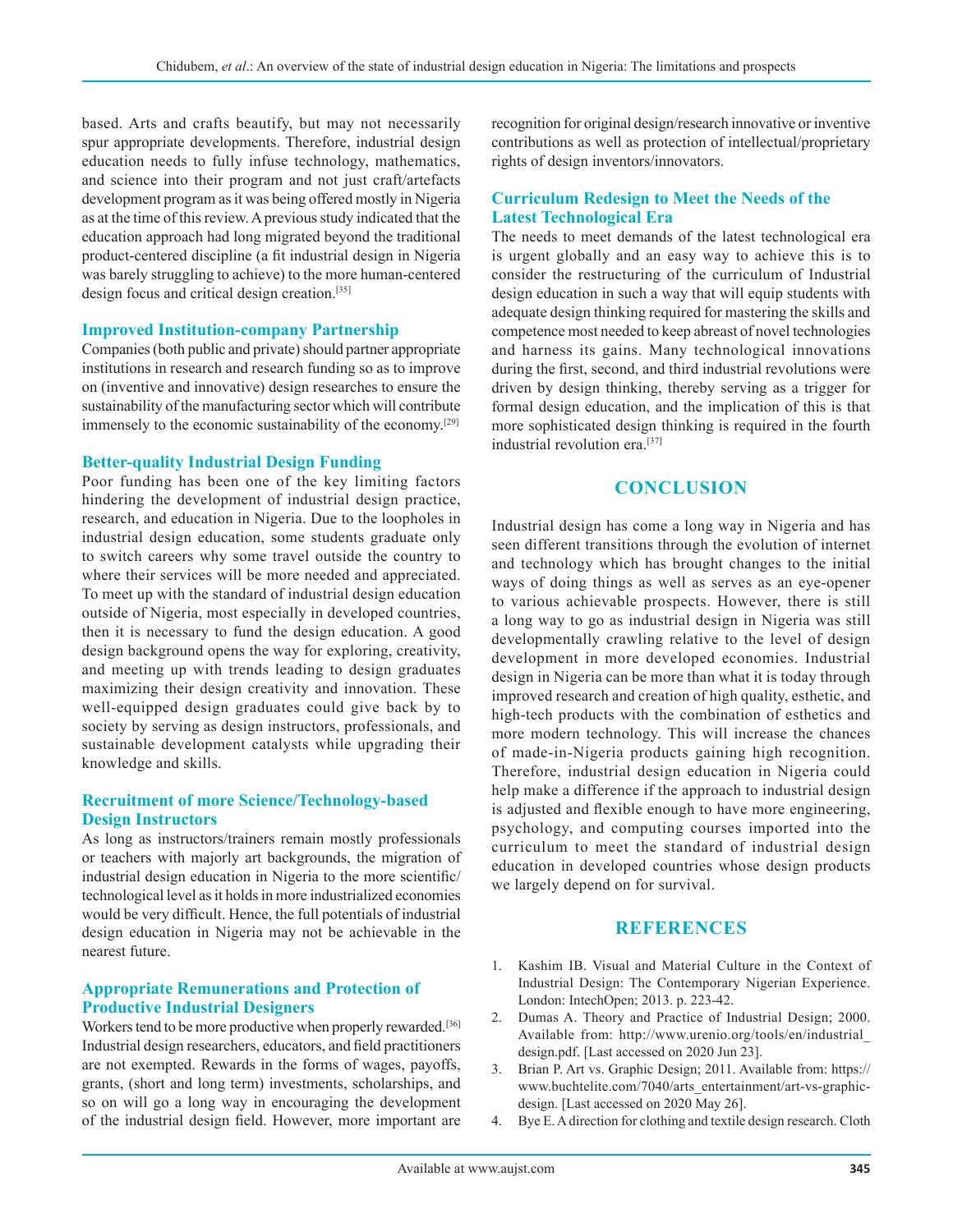Text Res J 2010;1:1-13.

- 5. Heskett J. Industrial Design (World of Art Series). New York: W.W. Norton and Company; 1980.
- 6. Ogunduyile SR, Akinbogun TL. Industrial Design Status and the Challenges to National Development in NIGERIA, Presentation to The SABS Design for Development Lekgotla; 2006.
- 7. Akintayo WL, Abiodun B. State of town and gown in nigerian educational system with emphasis on industrial arts and design (1975-2012). Singaporean J Bus Econ Manag Stud 2013;2:87-100.
- 8. Sale P, Maiwada S, Ahuwan AM, Aboderin AO. A study of the organisational input into the industrial design postgraduate programme of Ahmadu Bello University, Zaria. Arts Des Stud 2015;27:7-17.
- 9. Oladumiye EB, Fatuyi OA, Ibiwoye IT. Forecasting the Future of Nigerian Industrial Design Education in a Global Era; 2018. Available from: https://www.researchgate.net/ publication/326479130 forecasting the future of nigerian industrial design education in a global era5. [Last accessed on 2020 Jun 22].
- 10. Adesoye AA. Industrial Design and Nigeria Economic Development; 2013. Available from: https://www.academia. edu/8260165/industrial\_design\_and\_nigeria\_economic\_ development. [Last accessed on 2020 Jun 12].
- 11. Pazarbasi CK. Contemporary art and critical perspectives in industrial design education. Des Philos Paper 2017;15:119-32.
- 12. Xuefei H, Roger B, Wei W. Comparative study of industrial design undergraduate education in China and USA. Int J Technol Des Educ 2020. Doi: 10.1007/s10798-020-09563-4.
- 13. Oladumiye EB, Ibiwoye TI, Fatuyi OA. Aesthetic sensibility of industrial design an analysis of graphic design education in Nigeria. Am J Soc Sci Hum 2016;6:2276-6928.
- 14. Eke HO. Introduction to Ceramic Technology. Choba Uniport, Nigeria: Aku Graphic Press; 2009.
- 15. Adedigba A. Number of Nigerian Universities may Double as NUC Considers 200 New Private University Applications; 2017. Available from: http://www.premiumtimesng.com.news. [Last accessed on 2020 Jun 07].
- 16. Gough N. Thinking/acting locally/globally: Western science and environmental education in a global knowledge economy. Int J Sci Educ 2002;24:1217-37.
- 17. Crul MR, Diehl JC. Design for Sustainability a Practical Approach for Developing Economies. Nairobi, Kenya: United Nations Environment Programme, Division of Technology Industry and Economics; 2016.
- 18. Ceschin F, Gaziulusoy I. Evolution of design for sustainability: From product design to design for system innovations and transitions. Des Stud 2016;47:118-63.
- 19. Vezzoli C, Ceschin F, Osanjo L, M'Rithaa MK, Moalosi R, Nakazibwe V. Designing Sustainable Energy for All, Green Energy and Technology. New York, NY 10004, United States; 2018.
- 20. Kashim IB, Adelabu OS. The current emphasis on science and technology in Nigeria: Dilemmas for art education. Leonardo 2010;43:269-73.
- 21. Odji E, Oladumiye EB, Odewole OP. Application of design theories and principles for improving local agricultural products and packaging design aesthetics for optimized economic value. Int J Agric Earth Sci 2019;5:1-11.
- 22. Odji E. Graphic design principles and theories application in rendering aesthetic and functional installations for improved environmental sustainability and development. Int J Eng Manufact 2019a;9:21-37.
- 23. Ario BC, Oladumiye EB, Ibiwoye TI. Adopting comic style illustrations for promoting environmental sustainability. Int J Innov Res Dev 2020;9:5-13.
- 24. Odewole OP, Alemaka EM. Development of aluminosilicate refractory crucibles from the optimum mix of Awo Quartz and Ikere Ekiti Clays. ATBU J Sci Technol Educ 2019;7:331-40.
- 25. Erhuanga AE, Kashim IB, Akinbogun TL, Fatuyi OA, Amoo IA, Arotupin DJ. Manufacturing a ceramic water filter press for use in Nigeria. In: Design Engineering and Manufacturing. London: IntechOpen; 2020. p. 1-23.
- 26. Odji E. Aesthetics application in solid waste management as a means of optimising environmental sustainability in urbanizing third-world environments. Int J Eng Manufact 2019b;9:15-32.
- 27. Baruwa F, Oladumiye EB, Ibiwoye TI. Assessment of animation application for development communication in selected TV stations in Lagos State, Nigeria. Arts Des Stud 2020;82:3-14.
- 28. Adelabu OS, Olafimihan D. A Developmental Effort on Ceramic 3D Printing Technology in Nigeria, Proceeding, Visual Communication Design Conference held at Federal University of Technology, Akure on August 15-16 August; 2019. p. 428-43.
- 29. Obi J. Creating Jobs through Industrial and Product Design; 2015. Available from: https://www.opinion.premiumtimesng. com/2015/07/04/creating-jobs-through-industrial-and-productdesign-by-jerry-obi. [Last accessed on 2020 Jun 06].
- 30. Odji E, Oladumiye EB, Kayode OF. The impact of product discredibility on consumer behaviour, the manufacturing sector and the designer's interest. In: Akinbogun TL, Kashim IB, Etsename EL, Kayode OF, Adelabu OS, editors. 2019 Conference of Visual Communication Design. Design in the Nigerian Context: Evolving Indigenous Design, Approaches, Concepts, Praxis and Education. Akure: Department of Industrial Design, Federal University of Technology, Akure; 2019. p. 75-92. Available from: https://www.researchgate.net/ publication/339050405 the impact of product dis-credibility on consumer behaviour the manufacturing sector and the designer's interest. [Last accessed on 2020 Jul 25]
- 31. Odji E, Oladumiye EB. Adopting improved need-analysis, persuasion and aesthetics for alleviating local product design fiasco. Int J Res Innov Soc Sci 2019;3:409-18.
- 32. Odji E. Limiting the community transmission of communicable disease outbreaks through local-evidence-based awareness creation. Int J Adv Acad Res 2020;6:12-31.
- 33. Ibrahim O, Olasinde Y. Coronavirus disease (COVID-19) in Nigeria: Mitigating the global pandemic. J Clin Med Kazakhstan 2020;1:36-8.
- 34. Geoff R. China-Economic Growth and Development; 2019. Available from: https://www.tutor2u.net/economics/reference/ china-economic-growth-and-development. [Last accessed on 2020 Jun 04].
- 35. Novoa M. Innovating industrial design curriculum in a knowledge-based, participatory and digital era. Des Technol Educ 2018;23:154-204.